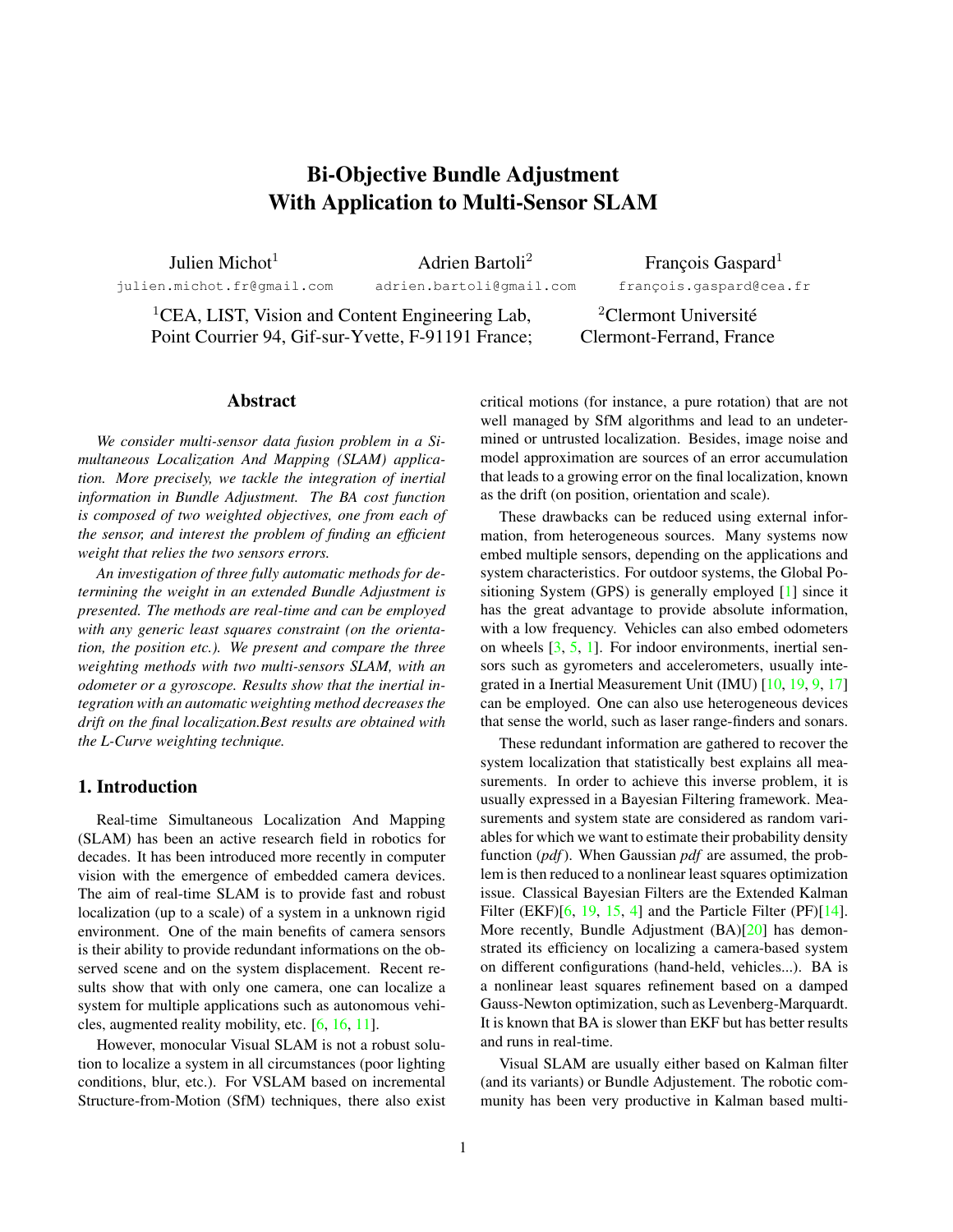<span id="page-1-0"></span>sensor SLAM. One can for instance see Strelow *et al.* [\[19\]](#page-7-7) and the state-of the art therein. Kalman-based visual SLAM has the great advantage to handle easily measurement covariances, but they are less accurate than BA-based SLAM for large-scale environments. Therefore, we interest the BA-based SLAM and tackle the problem of inertial data integration in Bundle Adjustment. In a related work, Konolige *et al.* [\[12\]](#page-7-14) describe a precise and real-time visual odometry system with integration of inertial data. They perform a visual BA-based SLAM based (with a Local Bundle Adjustement) and do visual and IMU fusion with an EKF. Strelow *et al.* [\[19\]](#page-7-7) a batch (off-line) Accelerometers (gravity) and gyroscopes data are used to filter the system orientation. Cumani *et al.* [\[5\]](#page-7-5) also propose a monocular SLAM with an odometer. The odometer is used to estimate the initial scale factor of the trajectory and to correct the SLAM scale factor drift. The method correct the scale *a posteriori* and not directly in the Bundle Adjustement like we propose. Strelow *et al.* [\[19\]](#page-7-7) is the closest work to this paper. They present a batch algorithm based on Levenberg-Marquart and an online IEKF in order to fuse visual and inertial data. Here we propose an online visual and inertial SLAM based on Levenberg-Marquart.

The previous methods rely on the fact that measurement covariances are known *a priori*. But in the case that covariances are not available (no *a priori* on the noise), are fixed (*a priori* given by the manufacturer, or user defined) or are not accurate enough (only upper bound), the state-of-art methods (Local BA or EKF) will not handle that properly. It is also known that sensor covariances may change over time.

Recent work [\[18\]](#page-7-15) proposes a method that fuse multisensor image data. They estimate the measurement noise for each group of sensor measurements using the Variance Component Estimation, and then perform BA to recover 3D object coordinates. They did not mention whether the method is real-time or not. Lavely *et al.* [\[13\]](#page-7-16) proposes a multi-sensor fusion algorithm using BA for image registration and target recognition. It considers priors on measurement noise and estimates the system state covariance in a (joint) inverse problem with multiple camera sensors. In this paper we do not consider measurement noise to be known *a priori*. Estimating the noise variance ratio between the sensors is one of our goals.

We present a new generic approach to perform multisensor fusion within a BA based framework, that we call Bi-Objective BA, and show its application in SLAM. The problem is presented as a bi-objective least squares problem with a compound objective function, composed of two weighted error terms (from each of the two sensors). Since we consider no priors on measurement noises (at least for one sensor), it remains the problem of estimating the weight (or the ratio) between each objective. We investigate three distinct methods based on either trade-off criteria or machine learning to dynamically select an efficient weight, in real time. The methods can be used with any least squares constraints and not only in a multi-sensor fusion problem (for instance camera smoothing, etc).

Paper organization. Section 2 introduces SLAM and sensor fusion problems. We describe our new approach, a bi-objective BA based SLAM in section 3 and the Weighting Selection methods in section 4. Finally, the last section reports experimental results on two different multi-sensor fusion: with an odometer and a gyroscope.

Notation. Scalars are in italics (*e.g. x*), vectors in bold (*e.g.* p), and matrices in sans-serif and calligraphic fonts (*e.g.*  $\Sigma$ ,  $\mathcal{P}$ ). *I* is the identity matrix. Homogeneous vector are written with a tilde (*e.g.*  $\mathbf{x} = \Psi(\tilde{\mathbf{x}}) = \frac{1}{\tilde{x}_3}$  $\lceil \tilde{x}_1 \rceil$  $\tilde{x}_2$  $\big]$ ). We define the vector that stacks two vectors x and y, by  $\bar{x}$   $\bar{y}$  =  $[\mathbf{x}^\top \mathbf{y}^\top]^\top.$ 

# 2. Background

### 2.1. Simultaneous Localization And Mapping

The Simultaneous Localization and Mapping (SLAM) problem aims at recovering simultaneously the system location (pose) and the scene structure. The state vector  $x = [ps]$  is thus composed of two elements: the system dynamics p and the sparse and static environment map s.

The measurements delivered by sensors are affected by noise with (usually) unknown characteristics. It leads to corrupted system state estimates. To overcome this difficulty, we have to increase the number and the variety of sensors and properly merge all the measurements.

### 2.1.1 Inverse Problem

The sensor fusion problem can be formulated as an inverse problem, discretized in the time domain. The observation process performed by a sensor  $k$  is defined by:

$$
\mathbf{z}_t^k = H_t^k(\mathbf{x}_t) + \mathbf{n}_t^k,\tag{1}
$$

where  $H_t^k$  is a projection function performed by sensor k at discrete time t. It relates a real object or information  $x_t$ (here, system location and environment map) to its observation vector  $z_t^k$ .  $H_t^k$  includes the coordinate frame change from the world coordinate frame in which we express our system location and map, into the local sensor reference frame in which measurements are expressed. This can be estimated by a calibration procedure.

The error vector  $n_t^k$  is usually assumed to be zero mean normally distributed random variables and models the inaccuracy introduced during the measurement phases.

The aim of inverse problem is to recover the unknown real vector  $x_t$  from multiple observations.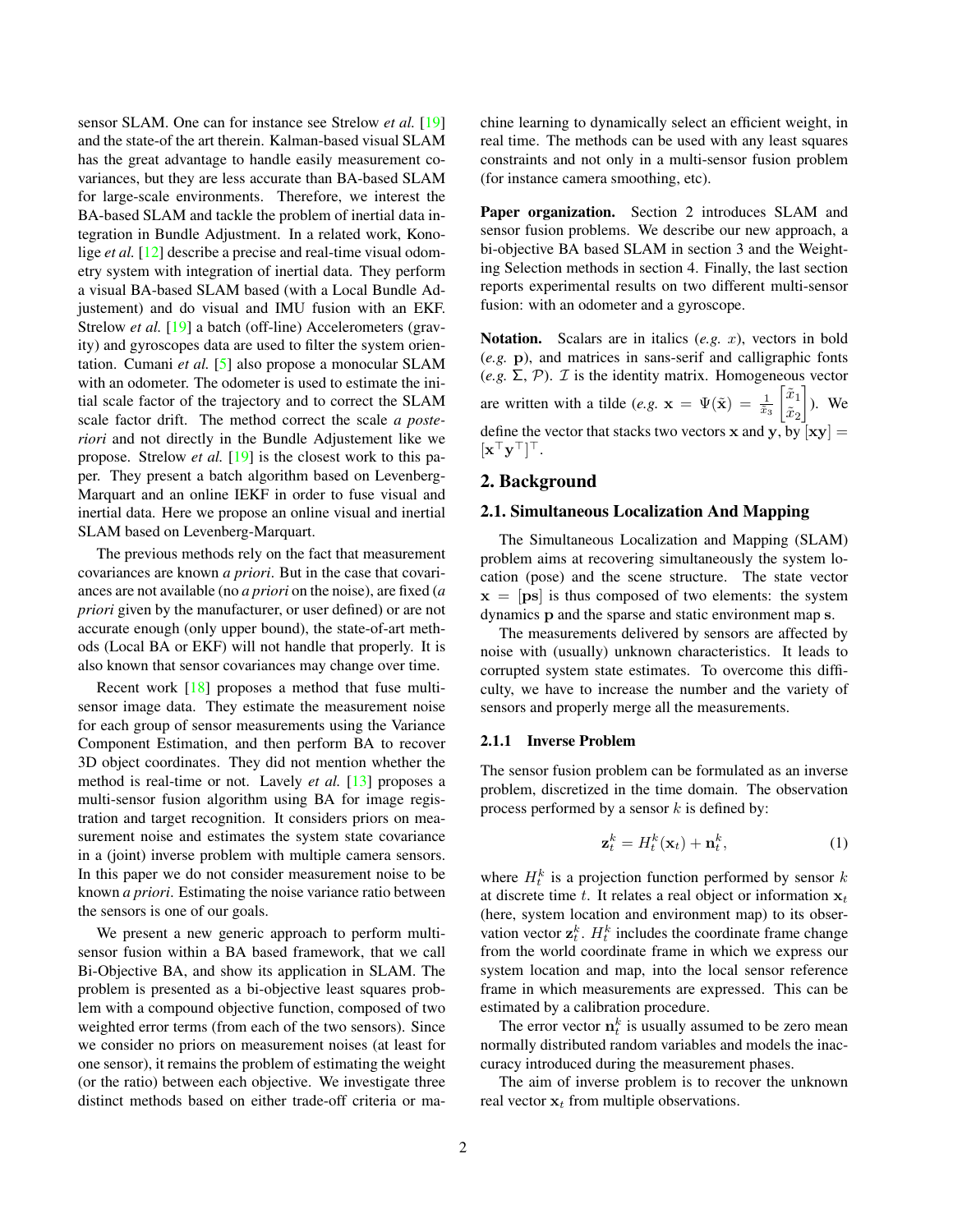<span id="page-2-4"></span>For a dynamic system, we model its movement by

<span id="page-2-3"></span>
$$
\mathbf{x}_t = F_t(\mathbf{x}_{t-1}) + \mathbf{w}_t. \tag{2}
$$

 $F_t$  relates the previous system state to the new one and  $w_t$  is the error vector of the modeling process. Its entries consist of Gaussians with zero mean. Static systems are written without the t subscript, e.g. **x**.

#### 2.1.2 Recursive Bayesian Estimation

Statistic filtering consist of estimating the state of a dynamic system that best validates the uncertain measures and *a priori*, knowing that measurements can be noisy. We consider that the system state (like for all sensor measurements) is a random variables vector for which we want to find its pdf.

A recursive Bayesian estimator aims at finding the pdf, minimizing the posterior expected value of a cost function. The most common cost function is the Mean Squares Error (MSE), for which we want to minimize the square error between an estimator and its observations.

For a general sensor  $k$ , we define the MSE as

<span id="page-2-0"></span>
$$
\varepsilon_k^2(\mathbf{x}_t, \mathbf{z}_t^k) = \frac{1}{n_t^k} \mathbf{\Delta}_t^{k\top} \left(\Sigma_t^k\right)^{-1} \mathbf{\Delta}_t^k \tag{3}
$$

with  $\Delta_t^k$  is the innovation or measurement residual vector and  $n_t^k$  its length, such as

$$
\Delta_t^k = \mathbf{z}_t^k - H_t^k(\mathbf{x}_t). \tag{4}
$$

When all measurements are considered as independent, with covariance  $\Sigma_t^k = \sigma_t^k \mathcal{I}$ , Equation [3](#page-2-0) becomes

$$
\varepsilon_k^2(\mathbf{x}_t, \mathbf{z}_t^k) = \frac{1}{n_t^k} \frac{1}{(\sigma_t^k)^2} \|\mathbf{z}_t^k - H_t^k(\mathbf{x}_t)\|^2.
$$
 (5)

Sensor fusion problem aims at minimizing all sensor MSE. An example of recursive Bayesian estimator is Bundle Adjustment.

# 2.2. Bundle Adjustment

Bundle Adjustment (BA) is an optimization technique based on non-linear least squares $[20]$ . The objective function  $E$  to minimize is generally an image-based MSE: the reprojection error  $E(\mathbf{x}_t, \mathbf{z}_t^c) = \varepsilon_c^2(\mathbf{x}_t, \mathbf{z}_t^c)$ , which is the sum of the squared distances between 2D observations  $z_t^c$  and reprojections (see section [2.2.1\)](#page-2-1).

Bundle Adjustment can be employed for different purposes, depending on the input variables we want to optimize. Usual BA are: pose refinement  $p_t$ , scene structureonly  $s_t$ , both scene and motion adjustment  $[p_t s_t]$ , or even for self-calibration where we refine some of the intrinsic camera parameters (focal, principal point, ...). For instance, in order to refine both scene structure and camera motion, we seek

$$
\mathbf{x}_{t}^{*} = \underset{\mathbf{x}_{t}}{\operatorname{argmin}} E(\mathbf{x}_{t}, \mathbf{z}_{t}^{c}).
$$
 (6)

This is a non-linear least squares problem (because of the  $\Psi$  function, Equation [7\)](#page-2-2), which can be solved using a damped Gauss-Newton technique, such as Levenberg-Marquardt[\[20\]](#page-7-13).

### <span id="page-2-1"></span>2.2.1 Camera Projections

The camera sensor c performs a projection of a subset of the scene s (in the field of view). With the pinhole camera model, the projection of a 3D feature j (located at  $s_t^j$ ) on image  $I_t$  is defined by

<span id="page-2-2"></span>
$$
\mathbf{y}_t^j \sim H_t^c([\mathbf{p}_t \mathbf{s}_t^j]) = \Psi\left(\mathcal{P}_t \tilde{\mathbf{s}}_t^j\right) \tag{7}
$$

where  $P_t$  is the projection matrix. This matrix can be decomposed in some metric coordinate frame as  $P_t$  =  $\mathcal{K}_t(\mathcal{R}_t[\mathbf{t}_t],$  where  $\tilde{\mathbf{s}}_t^j$  is the homogeneous 3D observed feature and  $(\mathcal{R}_t, \mathbf{t}_t)$  represents the orientation and position of the camera in a world coordinate frame. Intrinsic matrices  $\mathcal{K}_i$  are considered equal, constant and known. For conciseness, we omit other distortions (radial etc.) in Equation [\(7\)](#page-2-2).

For monocular BA-based SLAM, the system pose is only represented by its orientation (normalized quaternion  $q_t =$  $R(\mathcal{R}_t)$  and position  $\mathbf{t}_t$ :  $\mathbf{p}_t = [\mathbf{q}_t \mathbf{t}_t]$ .

Since all 2D measurements of an image  $I_t$  come from the same frame time  $t$ , we can make a global camera measurement vector by stacking all 2D features in one vector (  $\mathbf{z}_t^c = [\forall \mathbf{y}_t^j]$  and do the same for the reprojections  $H_t^c(\mathbf{x}_t)$ .

Bundle Adjustment aims at refining the camera pose and scene structure, minimizing Equation [3,](#page-2-0) with  $k = c$ .

# 3. Bi-Objective BA-based SLAM

Since BA is known to be more precise than Kalman filtering, our idea is use BA as a multi-sensor fusion technique. Problems arise when no *a priori* on the measurement noise are introduced since without covariance weighting, each of the sensor MSE does not share the same unit neither the same significance. We here propose a way to estimated this weight.

To be able to do fusion with BA, we write the cost function as a multi-objective least squares, within a compound cost function. The second sensor is used to make a constraint on the system displacement in a incremental SLAM of [\[16\]](#page-7-1). Thus, the cost function is composed of the classical reprojection errors (from camera sensor) and the sensor constraint. The weight of the constraint is automatically estimated using one of the three proposed methods. Instead of classical fusion algorithms, our technique (including the weight estimation) is periodically achieved and synchronized with the camera keyframe framerate.

### 3.1. System Overview

We resume our multi-sensor SLAM technique within the following steps, where (\*) means a new step or a major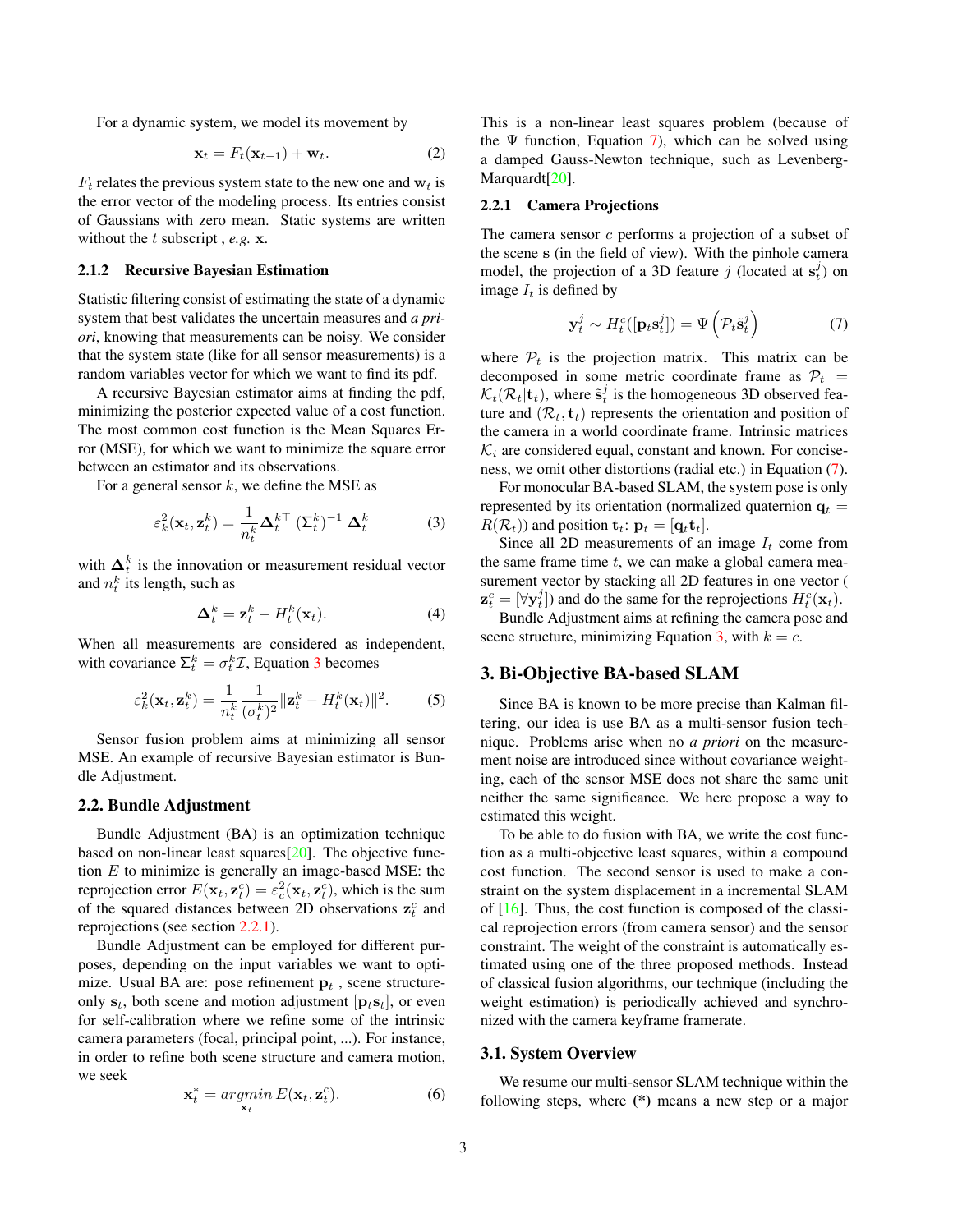<span id="page-3-3"></span>change from the original Visual SLAM of [\[16\]](#page-7-1).

#### Localization. (Resection)

- 1. Perform 2D/3D tracking of known features (points) at image  $I_t$
- 2. Estimate a robust camera pose  $p_t^c$  from the tracking results (3-points algorithm+RANSAC,...).
- 3. (\*) Predict the system pose  $\hat{\mathbf{p}}_t^k$  from the second sensor measurements and compute the associated constraint  $\varepsilon_k$  (described in Section [3.3\)](#page-3-0)
- 4. (\*) Compute the constraint weight  $\lambda_k$  using one of the three selection methods (Section [4\)](#page-4-0)
- 5. (\*) Refine the current pose  $\mathbf{p}_t$  with the sensor predicted pose constraint and selected weight, using the visionbased pose estimate  $p_t^c$  as initial solution (Section [3.4\)](#page-4-1)

### Map building. (Intersection & Refinement)

- 1. Perform a triangulation on all new features to recover their 3D position and add them into the current scene estimate  $s_t$ .
- 2. (\*) Perform a Constrained Local Bundle Adjustment with all weighted constraint previously computed (LBA) (Section [3.5\)](#page-4-2)

# 3.2. Aggregate Objective Function

The multi-sensor fusion problem can be viewed as a multi-objective optimization: we want to find a solution that answer best to each of the objective requirements. The solutions space for which every objectives are optimal is not a unique point but is a hyper-surface called the *Pareto Frontier*. An easy way to be in the Pareto frontier is to write the problem as a weighted compound function with all the objectives, called the *Aggregate Objective Function*.

We start formulating the global MSE for a two sensors fusion, when all uncertainties are considered Gaussian and variables independent:

$$
E(\mathbf{x}_t, \mathbf{Z}_t) = \frac{1}{(\sigma_t^c)^2 n_t^c} ||\mathbf{z}_t^c - H_t^c(\mathbf{x}_t)||^2 + \frac{1}{(\sigma_t^k)^2 n_t^k} ||\mathbf{z}_t^k - H_t^k(\mathbf{x}_t)||^2,
$$
\n(8)

which can be rewritten as

<span id="page-3-2"></span>
$$
E(\mathbf{x}_t, \mathbf{Z}_t) = \frac{1}{n_t^c} ||\mathbf{z}_t^c - H_t^c(\mathbf{x}_t)||^2 + \lambda_t^2 \frac{1}{n_t^k} ||\mathbf{z}_t^k - H_t^k(\mathbf{x}_t)||^2.
$$
  
\nwith  $\lambda_t = \frac{\sigma_t^c}{\sigma_t^k}.$  (9)

When at least one of the variances  $\sigma_t^k$  is unknown or untrusted, arise the problem of finding a good weight  $\lambda_t$ . We propose different solutions to solve this weighting selection problem in section [4.](#page-4-0)

#### 3.2.1 Solving the Compound BA

After estimating the constraint weight  $\lambda_t$ , we simply perform the classical Levenberg-Marquardt algorithm to solve the appropriate problem:

$$
\min_{\mathbf{x}_t} E(\mathbf{x}_t, \mathbf{Z}_t) = \frac{1}{2} \boldsymbol{\Delta}_t^\top \boldsymbol{\Sigma}_t^{-1} \boldsymbol{\Delta}_t \tag{10}
$$

where  $\Delta = \left[\frac{\Delta_t^c}{n_t^c}\right]$  $\frac{\mathbf{\Delta}_t^k}{n_t^k}$  and  $\mathbf{\Sigma}_t = \mathcal{I}$ .

Obviously, if a variance/covariance matrix for one of the sensor is known, we advice to replace the identity matrix by the variance/covariance matrix.

## <span id="page-3-0"></span>3.3. Sensor Prediction and Constraint

The second sensor constraint is formulated as a least squares cost. Since the sensors measurements are not synchronized, we need to predict the system pose (or a part of it) at the camera frame time  $t$  from the second sensor measurements  $\mathbf{z}_t^k = \mathbf{z}_{t' \in [t-1,t]}^k$ . Then we build the constraint from this prediction.

### 3.3.1 Pose Prediction from Second Sensor

We assume we have a prediction model (Equation [2\)](#page-2-3) of the system dynamic, for instance, a random walk with constant translation and rotational speeds. Since our BA does not optimize velocities, these quantities have to be either backestimated, or came directly from the second sensor. We also suppose to have the inverse observation model  $H_t^{-1}$ which provide an estimate of the system state  $x_{t'}^k$  at time  $t' \leq t$ , corresponding to the last measurement  $\mathbf{z}_{t'}^{\overline{k}}$  of sensor  $k$ . Thus, with the system prediction model, at time  $t$  we have the following predicted pose:

<span id="page-3-1"></span>
$$
\hat{\mathbf{p}}_t^k = F_t(H_{t'}^{-1}(\mathbf{z}_{t'}^k - \mathbf{n}_{t'}^k)) + \mathbf{w}_t.
$$
 (11)

The model estimates a prediction  $\hat{\mathbf{p}}_t^k$  of the system state at the time of keyframe  $t$ , from the second sensor measurements  $\mathbf{z}_t^k$  and the previous system state  $\mathbf{x}_{t-1}$ . Here the error vectors  $\mathbf{n}_t^k$  and  $\mathbf{w}_t$  are supposed to be null. This prediction is then used to make a constraint on the system displacement.

### 3.3.2 Sensor Constraint

The constraint type is based on the nature of the sensor measurements. As an example, we propose some constraints for sensors that sense the system dynamic.

Position:  $\varepsilon_k^t(\mathbf{x}_t, \mathbf{z}_t^k) = \frac{1}{\sqrt{2}}$  $_{\overline{3}}\Vert\hat{\mathbf{t}}_t^k - \mathbf{t}_t\Vert.$ Orientation:  $\varepsilon_k^R(\mathbf{x}_t, \mathbf{z}_t^k) = \frac{1}{\sqrt{2}}$  $_{\overline{9}}\Vert\hat{\mathcal{R}}_{t}^{k}\mathcal{R}_{t}^{\top}-\mathcal{I}_{3}\Vert.$ Scale (relative translation norm):  $\varepsilon_k^s(\mathbf{x}_t, \mathbf{z}_t^k)$  = Scale (relative translation norm).  $\varepsilon_k(\mathbf{x}_t, \mathbf{z}_t)$ <br>  $\|\|\hat{\mathbf{t}}_t^k - \mathbf{t}_{t-1}\| - \|\mathbf{t}_t - \mathbf{t}_{t-1}\|\|.$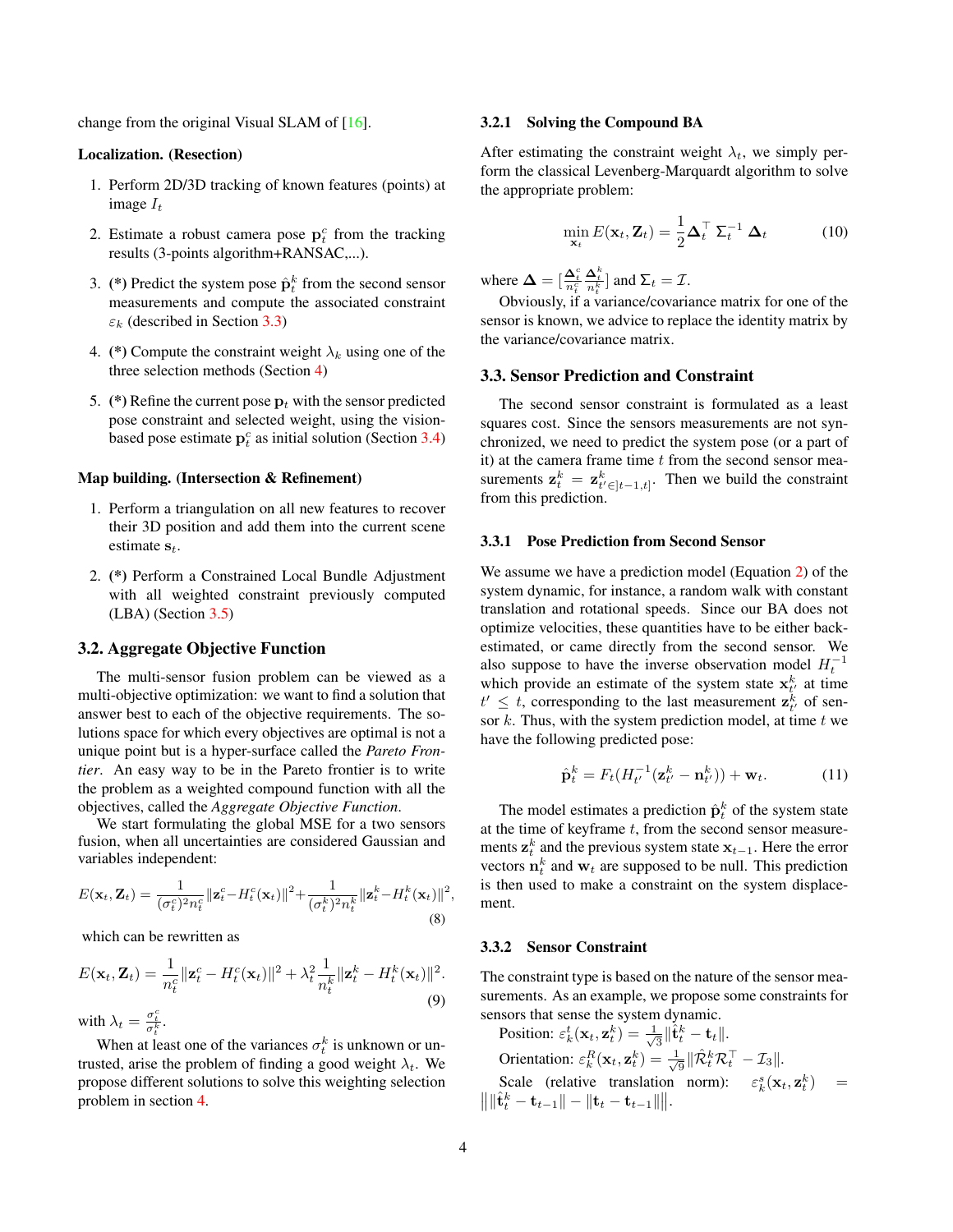<span id="page-4-7"></span>Each constraint will have a different impact on the system localization and will tend to correct the corresponding drift. Our method is generic, so the user defined constraint can be any least squares error term that constrains the optimized variables in BA.

# <span id="page-4-1"></span>3.4. Bi-Objective Pose Refinement

In the tracking process of an incremental SfM, when a new keyframe is detected a refinement is performed over the camera location.

We thus want to recover the current system pose  $\mathbf{p}_t$  that best explain the sensors measurements  $\mathbf{Z}_t = \left[\mathbf{z}_t^c \mathbf{z}_t^k\right]$ . We build the aggregate cost function with the standard visual errors term  $\varepsilon_c^2$ , plus the selected constraint  $\varepsilon_k^2$  based on the predicted pose given by sensor  $k$ . The second term is weighted with the previously selected  $\lambda_t$  (see section [4\)](#page-4-0). Hence, the global MSE is

<span id="page-4-4"></span>
$$
E_p(\mathbf{x}_t, \mathbf{Z}_t) = \varepsilon_c^2(\mathbf{x}_t, \mathbf{z}_t^c) + \lambda_t^2 \varepsilon_k^2(\mathbf{x}_t, \mathbf{z}_t^k)
$$
(12)

The current pose in then optimized using the Levenberg-Marquardt algorithm with the compound cost function  $E_p(\mathbf{x}_t, \mathbf{Z}_t)$ , to solve:

<span id="page-4-6"></span>
$$
\mathbf{p}_t^* = \underset{\mathbf{p}_t}{\operatorname{argmin}} E_p(\mathbf{x}_t, \mathbf{Z}_t) \tag{13}
$$

#### <span id="page-4-2"></span>3.5. Constrained Local Bundle Adjustment

Periodically, a refinement is operated on both scene structure and system location to reduce the cumulated errors of the incremental SLAM. Good results can be obtained with a local optimization. As in  $[16]$ , we choose to optimize the three last camera poses (keyframes) and reproject the scene observed in the last  $N = 9$  cameras poses.

We need to constrain each of the optimized cameras. A simple way to do is to inject the previous constraints in the LBA cost function. We define  $X_t = [\mathbf{p}_{t-9} \dots \mathbf{p}_t \mathbf{s}_t]$ , a vector comprising fixed poses ( $\mathbf{p}_{t-9}, \ldots, \mathbf{p}_{t-3}$ ), free camera poses ( $\mathbf{p}_{t-2}, \mathbf{p}_{t-1}, \mathbf{p}_t$ ) and the current scene estimate ( $\mathbf{s}_t$ ).

The Local Bundle Adjustment cost function with constraints becomes:

<span id="page-4-3"></span>
$$
E_{BA}(\mathbf{X}_t, \mathbf{Z}_t) = \sum_{t'=t-9}^{t-3} \varepsilon_c^2([\mathbf{p}_{t'}\mathbf{s}_t], \mathbf{z}_{t'}^c) + \sum_{t'=t-2}^t E_p([\mathbf{p}_{t'}\mathbf{s}_t], \mathbf{Z}_t)
$$
\n(14)

The first part of Equation [14](#page-4-3) is the camera-fixed reprojection errors. There is no need to constrain fixed cameras here, so we take the original reprojection errors. The second part is composed of the cameras-constrained error functions for the three most recent camera poses, from Equation [12.](#page-4-4)

We then optimize the system location and scene structure using the Levenberg-Marquardt algorithm, and solve

$$
[\mathbf{p}_{t-2}\mathbf{p}_{t-1}\mathbf{p}_t\mathbf{s}_t]^* = \underset{[\mathbf{p}_{t-2}\mathbf{p}_{t-1}\mathbf{p}_t\mathbf{s}_t]}{\operatorname{argmin}} E_{BA}(\mathbf{X}_t, \mathbf{Z}_t). \quad (15)
$$

It is important to note that for relative constraints (between two camera poses), the pose predicted by the second sensor has to be updated at each iteration of the LM, with Equations [11.](#page-3-1)

# <span id="page-4-0"></span>4. Weight Selection

Here we investigate different solutions to solve the problem of determinating the weighting parameter  $\lambda$  of Equation [9.](#page-3-2) We propose three methods that inspect the behaviour of each of the two error parts. Our propositions are based on either trade-off criteria or a learning method.

# 4.1. Trade-off Criteria

L-Curve. The L-Curve is a criterion originally employed in regularization of ill-posed problems, known as Tikhonov regularization (see  $[8]$ ). The original aim was to find automatically a good regularisation parameter. The method has also been used in multi-objective Least Squares optimization. In this case, we want to find a good compromise between multiple objectives, separated with one weighting parameter  $\lambda$  as in Equation [9.](#page-3-2)



<span id="page-4-5"></span>Figure 1. L-Curve criterion

The L-Curve criterion represents the trade-off between the two cost functions, in a log-log plot ( $\hat{\rho}$  =  $\log \varepsilon_c(\mathbf{x}_t, \mathbf{z}_t^c), \hat{\nu} = \log \varepsilon_k(\mathbf{x}_t, \mathbf{z}_t^k)$  as shown in Figure [1.](#page-4-5) The trade-off usually has an L-shape, where a 'corner' separates the flat and vertical parts of the curve, where the solution of the multiple optimization is dominated by the first or the second error. The curvature  $\kappa(\lambda)$  of the L-Curve can be used to find the corner

$$
\kappa(\lambda) = 2 \frac{\hat{\rho}' \hat{\nu}'' - \hat{\rho}'' \hat{\nu}'}{(\hat{\rho}'^2 + \hat{\nu}'^2)^{\frac{3}{2}}} \tag{16}
$$

where ' and " denotes the first and second derivatives with respect to  $\lambda$ . The *good* weighting parameter is located in the corner, where the curvature is at maximum, hence

$$
\lambda_{LCurve}^* = \underset{\lambda \in [0,1[}{argmax} \,\kappa(\lambda) \tag{17}
$$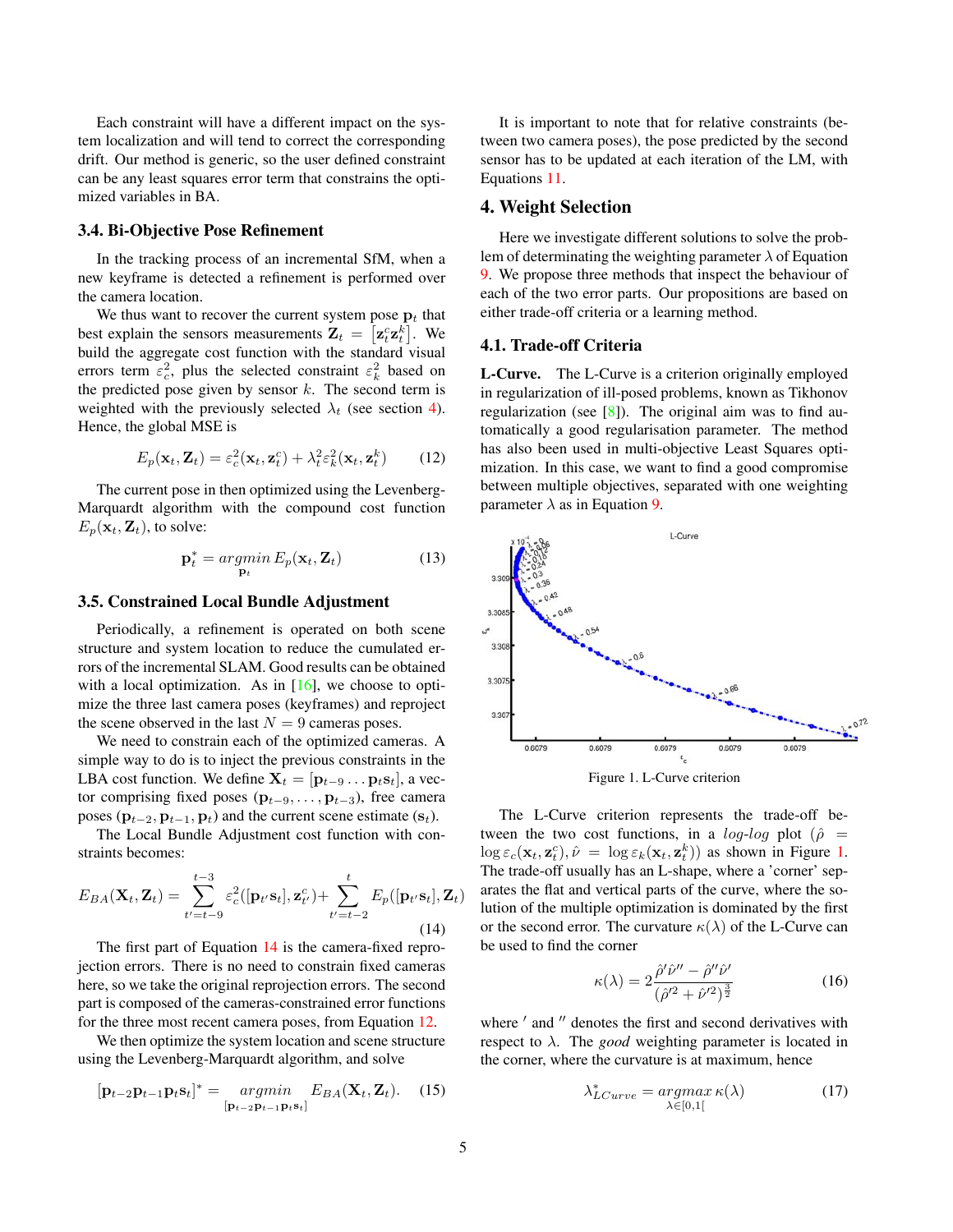<span id="page-5-1"></span>The method has some limitations. It sometimes appears (but rare in our case) multiple corners or 'smooth corner', where all solutions on the pareto frontier are quite equivalent. Moreover, second derivatives can be subject to instabilities.

L-Tangent Norm. *Brunet et al.* propose in [\[2\]](#page-7-18) a different and empirical criterion based on the tangent information of the L-Curve. Instead of finding the corner of the L-Curve, the LTN propose to find the best weight for which a small variant of its value has the lowest impact in the trade-off between each of the two errors. The LTN optimal weight solution is

$$
\lambda_{LTN}^* = \underset{\lambda \in [0,1[}{\operatorname{argmin}} L(\lambda) \tag{18}
$$

where

$$
L(\lambda) = ||(\bar{\rho_{\lambda}}', \bar{\nu_{\lambda}}')||_2^2
$$
 (19)

and  $\bar{\rho}_{\lambda}$  and  $\bar{\nu}_{\lambda}$  are normalized errors.

This variant is cheaper to compute than the classical L-Curve corner and more stable (first derivatives only).

Computing L-Curve based criteria. These two criteria assume that we are able to compute multiple  $(n_{\lambda})$  couples  $(\varepsilon_c, \varepsilon_k)$  for differents values of  $\lambda$ . This means that for each value of  $\lambda$  we need to do a few iterations of a Gauss-Newton based algorithm on  $E_p(\mathbf{x}_t, \mathbf{Z}_t)$ . Since we target real-time data fusion, we nedd to choose a small value of  $n_{\lambda}$ , say  $n_{\lambda} < 100$ .

### 4.2. Learning Method

Cross Validation. The Cross Validation is a popular machine learning tool based on statistical considerations. An adequate model (here the weight) should predict well missing data values. More precisely, if we remove a few measurements from the data set and do the optimization (training phase), then the corresponding solution should predict well the missing observations (test phase).

It exists differents variants of Cross Validation, mainly depending on the training and test sets managment. In our case, the limited number of camera observations (∼ 40 inliers among 200-300 points) enforce us to use a recycling variant, the *Leave-one-out* method. In this case, we build the test set using only one observation and recycle it in the next learning phases.

The  $CV<sub>loo</sub>(\lambda)$  score reflects the prediction error for a weight  $\lambda$ . It represents the mean difference between the real observation  $y_t^j$  of a point j and its predicted value  $H_t^c([{\bf p}_t^{[j]}{\bf s}_t^{j}]),$  where the pose  ${\bf p}_t^{[j]}$  is learned without the point  $i$ .

$$
CV_{loo}(\lambda) = \frac{1}{n} \sum_{j=1}^{n} H_t^c([\mathbf{p}_t^{[j]}\mathbf{s}_t^j]) - \mathbf{y}_t^j
$$
 (20)

with  $\mathbf{p}_t^{[j]}$  is the solution of  $\underset{\mathbf{p}_t}{argmin} E_p(\mathbf{x}_t, \mathbf{Z}_t^{[j]})$ , from Equation [13.](#page-4-6)

The aim of Cross Validation is then to maximize the prediction quality of the weighting parameter, and so minimize its prediction errors:

$$
\lambda_{CV}^* = \underset{\lambda}{\operatorname{argmin}} \, CV_{loo}(\lambda) \tag{21}
$$

In a related work [\[7\]](#page-7-19), an approximation of the Cross Validation is used to smooth the camera trajectory in a monocular SLAM. Here we propose to use this criterion to find an efficient weight in a multi-sensor fusion context, and propose a way to constrain the Local Bundle Adjustment.

### 5. Experimental Results

We have validated our propositions with two real datasets integrating two distinct types of sensors, odometers and gyroscope, to highlight the genericity of the method.

# 5.1. Vision with Odometer

The first experiment is a system composed of a camera and an odometer embedded in a vehicle. The vehicle sequence cover roughly 400m in a real traffic conditions (∼2500 images). The odometer sensor, positioned on one wheel, delivers the instant translational speed (m/s).



<span id="page-5-0"></span>Figure 2. Images from the vehicle sequence.

The fusion was performed over reprojection errors (camera) and the scale factor sensed by the odometer  $(\varepsilon_k^s)$ . Table [5.1](#page-5-0) presents a comparison between the different methods for computing the weight. We present results where the choice of the keyframes was fixed or free (KF. Fixed). Each localization is compared to the ground truth, obtained with a high precision Inertial Navigation System (INS+GPS RTK). The mean distance of the localized cameras with the ground truth (Mean 3D RMS) is presented to validate our techniques.

A top view of the final localization is shown in Figure [5.1.](#page-6-0) The Ground truth (violet) was obtained with a Trajectometer (IMU+GPS RTK). The yellow result is the localization with the monocular only SLAM, one can observe a drift on the scale factor appearing around the middle of the sequence. The red result is the trajectory constrained with the odometer scale prediction. We see that the drift decreases as expected .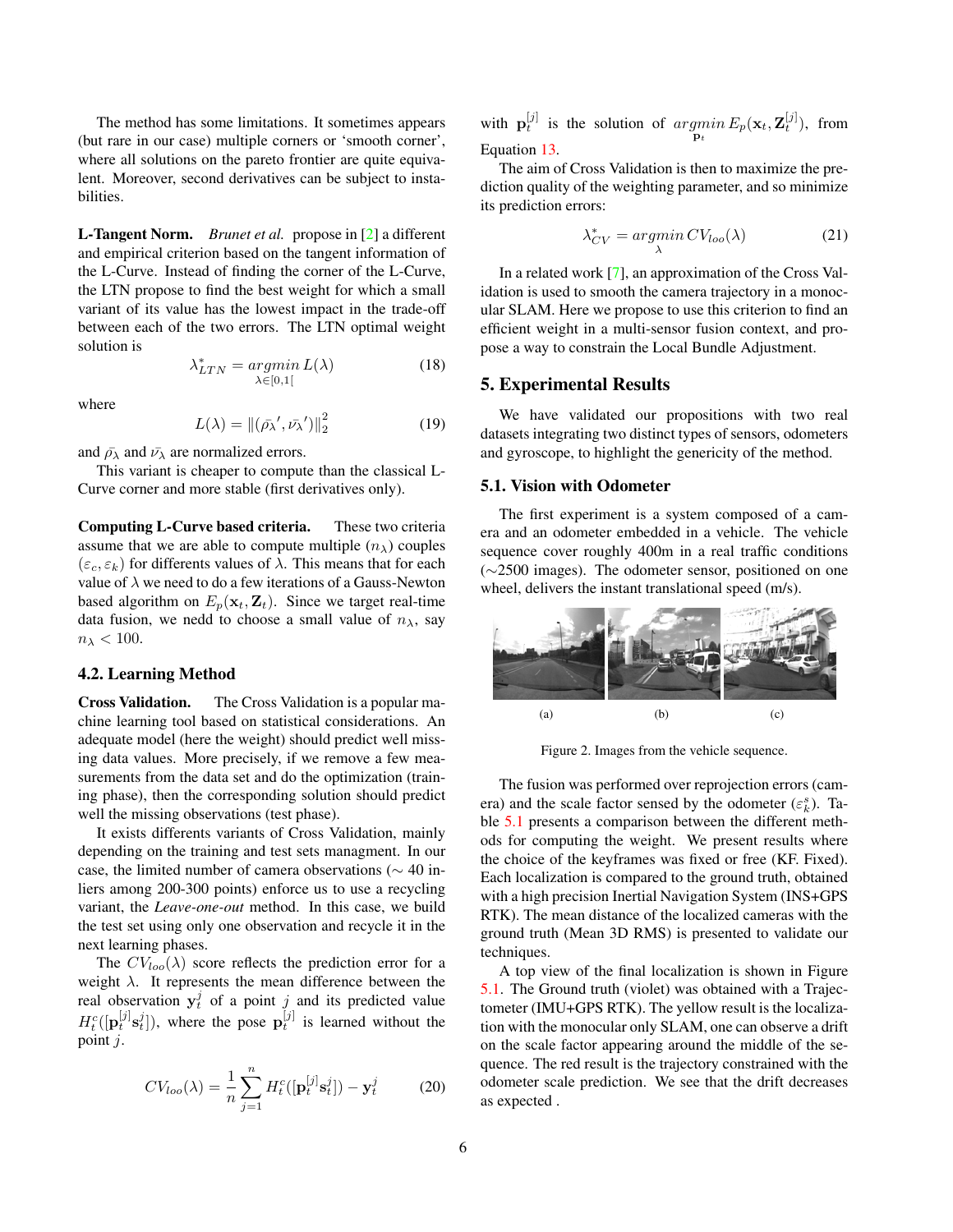<span id="page-6-5"></span>

| <b>Selection Method</b> | KF. Fixed | Mean 3D RMS (m) |
|-------------------------|-----------|-----------------|
| Without fusion[ $16$ ]  | no        | 3.6704          |
| L-Curve                 | no        | 1.7884          |
| LTN                     | no        | 3.2723          |
| <b>Cross Validation</b> | no        | 2.3963          |
| L-Curve                 | yes       | 1.792           |
| LTN                     | yes       | 2.9505          |
| <b>Cross Validation</b> | yes       | 2.6207          |

Table 1. Statistics for the vehicle sequence (400m) with a scale factor constrained BA.



<span id="page-6-0"></span>Figure 3. Top view of the localization of the 400m trajectory: (violet: ground truth, red: SLAM Trajectory with odometer and L-Curve, yellow: Visual only SLAM)

Figure [4,](#page-6-1) shows the 3D RMS of the position with the ground truth (after a global best fit), for different weight selection methods (vehicle sequence with L-Curve, LTN, CV) and without data fusion (red). The L-Curve method seems again to bring the best improvement.



<span id="page-6-1"></span>Figure 4. RMS 3D errors (ground truth) for the vehicle sequence, with different weight selection methods (blue: L-Curve, cyan: LTN, green: CV), and the monocular SLAM (red)

# 5.2. Vision with Gyroscope

We also test our BA based SLAM with a gyroscope integrated in a Inertial Measurement Unit (IMU). The handheld system was carried by a pedestrian and the sequence is composed of 1400 images (640x480 px, figure [5\)](#page-6-2) shot in an indoor environment with an 8m smooth trajectory<sup>[1](#page-6-3)</sup>. Ground truth was acquired with a high precision laser tracker system.



<span id="page-6-2"></span>Figure 5. Images from the indoor sequence.

We constrain the visual SLAM with the orientation given by the gyroscope  $(\varepsilon_k^R)$  and compare our localization results with a ground truth obtained with the laser tracker. We compare our methods with the kalman based SLAM of [\[12\]](#page-7-14).



<span id="page-6-4"></span>Figure 6. RMS 3D errors (ground truth) for the indoor sequence, with different weight selection methods (red: no, blue: L-Curve, cyan: LTN, green: CV, black : EKF)

Figure [6.](#page-6-4) In this sequence, the visual only SLAM [\[16\]](#page-7-1) (red) yet reach an interesting accuracy on the localization (but up to a scale) thanks to the very good lightnings conditions and scene structure. After a global best fit, the means RMS 3D with the ground truth is 3.15cm. With an orientation constraint, we are able to increase slightly the localization accuracy (to 2.96cm with the L-Curve technique: gain of 6%). This improvement can be explained by the local error correction at the beginning of the sequence (red peacks). We also see that the weight selection methods are quite equivalent. We also see that EKF SLAM[\[12\]](#page-7-14) is less accurate than other methods, even the visual only SLAM. We suggest that this result is mainly due to the approximative covariances estimated from the Local Bundle Adjustement.

<span id="page-6-3"></span><sup>&</sup>lt;sup>1</sup>The dataset come from the GYROVIZ project.